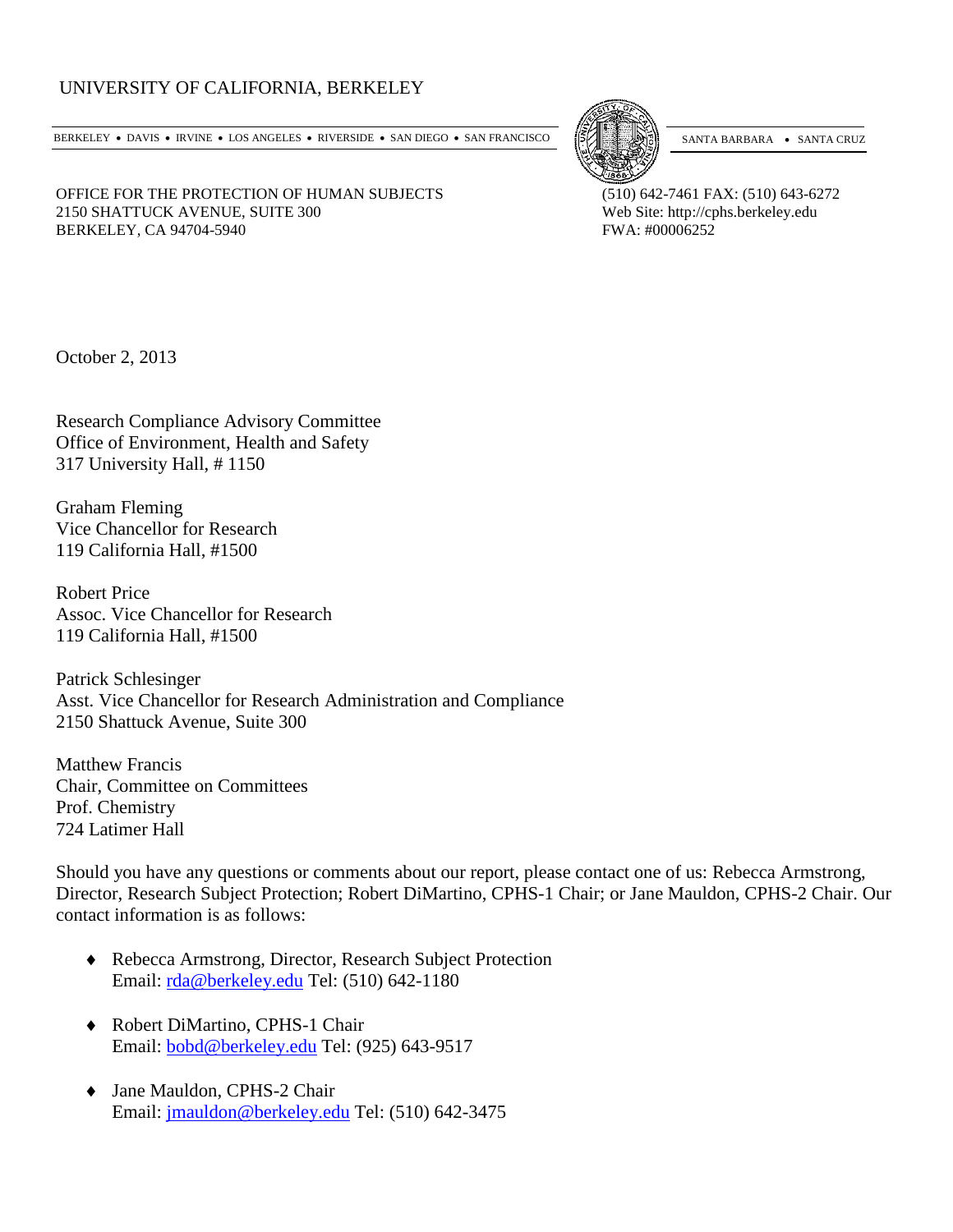Respectfully Submitted,

Robert DiMartino, O.D., M.S., F.A.A.O. Chair, Committee for Protection of Human Subjects (CPHS-1) Professor, School of Optometry

Sane Manlder

Jane Mauldon, Ph.D. Chair, Committee for Protection of Human Subjects (CPHS-2) Associate Professor, Goldman School of Public Policy

- Enc. CPHS Membership Roster 2012-2013 ["Consent Builder relies on plain language templates"](http://www.lexisnexis.com/lnacui2api/results/docview/docview.do?docLinkInd=true&risb=21_T18048617838&format=GNBFI&sort=BOOLEAN&startDocNo=1&resultsUrlKey=29_T18048617830&cisb=22_T18048617840&treeMax=true&treeWidth=0&csi=365627&docNo=2) and ["Templates could build better informed](http://www.lexisnexis.com/lnacui2api/results/docview/docview.do?docLinkInd=true&risb=21_T18048617838&format=GNBFI&sort=BOOLEAN&startDocNo=1&resultsUrlKey=29_T18048617830&cisb=22_T18048617840&treeMax=true&treeWidth=0&csi=365627&docNo=1)  [consent"](http://www.lexisnexis.com/lnacui2api/results/docview/docview.do?docLinkInd=true&risb=21_T18048617838&format=GNBFI&sort=BOOLEAN&startDocNo=1&resultsUrlKey=29_T18048617830&cisb=22_T18048617840&treeMax=true&treeWidth=0&csi=365627&docNo=1), IRB Advisor, April 1, 2013.
- Cc: Robert DiMartino, CPHS-1 Chair Jane Mauldon, CPHS-2 Chair Rebecca Armstrong, Director, Research Subject Protection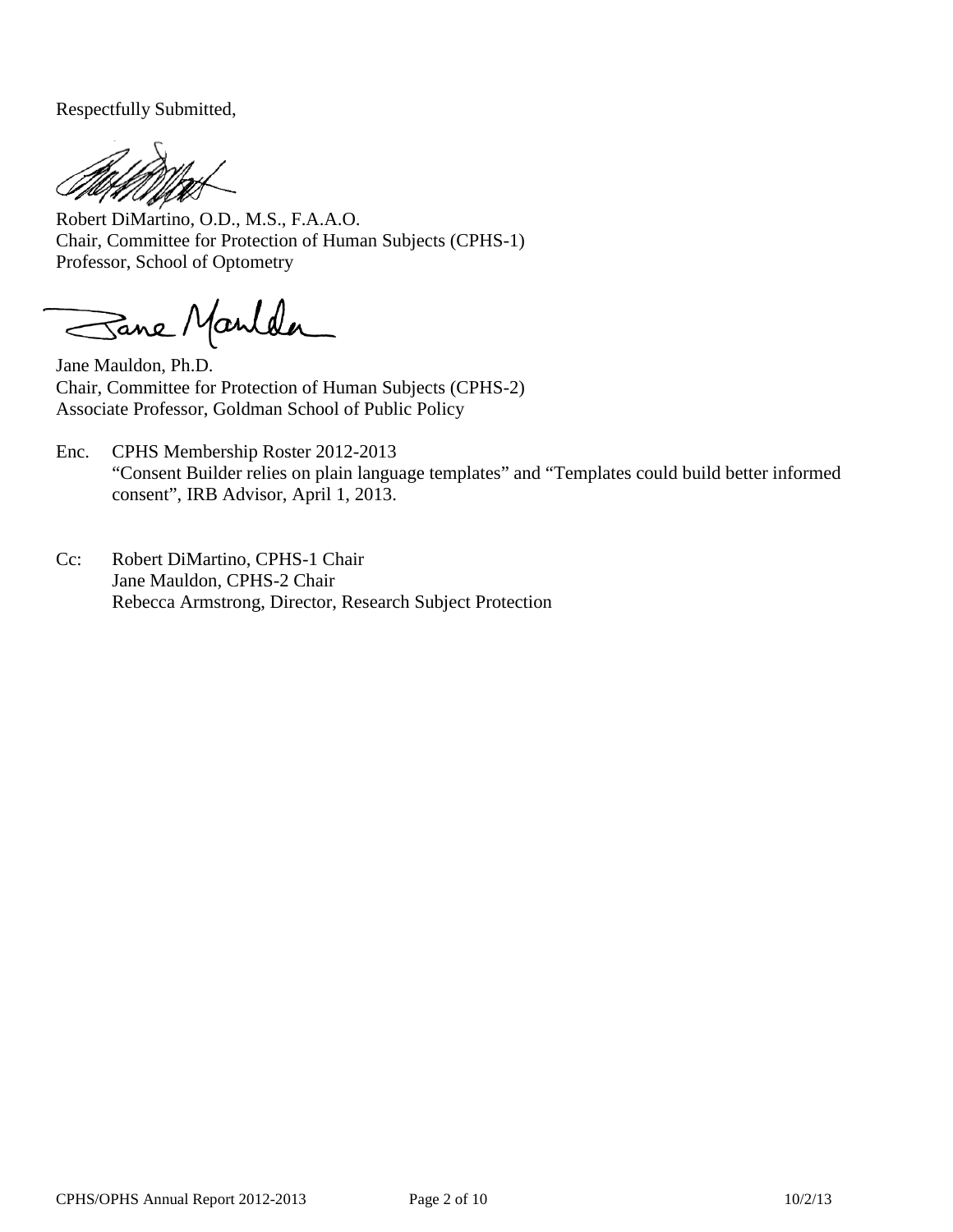# **Report to the Research Compliance Advisory Committee**

#### **I. Committee title and report period**

Committee for Protection of Human Subjects - Report for July 1, 2012 - June 30, 2013

#### **II. Executive summary**

In 2012-2013 the Office for the Protection of Human Subjects (OPHS) and the Committee for Protection of Human Subjects (CPHS) reviewed and approved 1733 applications. Carmen Lam and Jason Silva, IRB Coordinators, joined OPHS during this fiscal year and Maria Savage, Assistant Director of OPHS since 2005, left the university in March 2013, taking a new position at the University of Washington in Seattle.

On July 1, 2012 UC Berkeley (UCB) transitioned from a paper process to an online UC IRB Reliance Registry for all studies in which UCB relies on another UC campus or Lawrence Berkeley National Lab for IRB review, or in which other UC campuses rely on UCB for IRB review through a UC System Memorandum of Understanding (MOU).

CPHS revised its continuing review policy as of June 1, 2013 allowing investigators more flexibility available under our Federalwide Assurance (FWA). Research projects that are minimal risk (as defined by 45 CFR 46.102)and are not subject to federal oversight or federally funded may now be approved for a three (3) year period. In addition, as of March 1, 2013, OPHS no long applies a date stamp to approved consent documents, as it is not a regulatory requirement to do so.

OPHS Director Rebecca Armstrong and IRB Administrator Louise Tipton were interviewed in IRB Advisor magazine about their work on UCB's online tool Consent Builder, featured in the articles ["Consent Builder relies on plain language templates"](http://www.lexisnexis.com/lnacui2api/results/docview/docview.do?docLinkInd=true&risb=21_T18048617838&format=GNBFI&sort=BOOLEAN&startDocNo=1&resultsUrlKey=29_T18048617830&cisb=22_T18048617840&treeMax=true&treeWidth=0&csi=365627&docNo=2) and ["Templates could build better informed](http://www.lexisnexis.com/lnacui2api/results/docview/docview.do?docLinkInd=true&risb=21_T18048617838&format=GNBFI&sort=BOOLEAN&startDocNo=1&resultsUrlKey=29_T18048617830&cisb=22_T18048617840&treeMax=true&treeWidth=0&csi=365627&docNo=1)  [consent"](http://www.lexisnexis.com/lnacui2api/results/docview/docview.do?docLinkInd=true&risb=21_T18048617838&format=GNBFI&sort=BOOLEAN&startDocNo=1&resultsUrlKey=29_T18048617830&cisb=22_T18048617840&treeMax=true&treeWidth=0&csi=365627&docNo=1) (IRB Advisor, April 1, 2013).

OPHS and CPHS have been working with various colleges, departments, and programs to help improve undergraduate-initiated research projects that are submitted to CPHS for review.

## **III. Committee membership and number of meetings during the report period**

The Committee is comprised of two panels: CPHS–1, which reviews primarily biomedical research, and CPHS-2, which reviews social-behavioral research. CPHS-1 convened 11 times, including two meetings in September. CPHS-2 convened 9 times.

CPHS-1 included 14 members and CPHS-2 included 15 members (the 2012-2013 CPHS Membership Roster is attached). Federal law requires that IRBs have at least one member who is not otherwise affiliated with the institution and who is not part of the immediate family of a person who is affiliated. Regulations also require that a non-scientist member, defined by our committee as a community member without scientific training or a faculty member from a department or school generally not associated with scientific research, be present at every meeting. Three members of CPHS unaffiliated with UCB serve as the community members or "non-affiliated" members.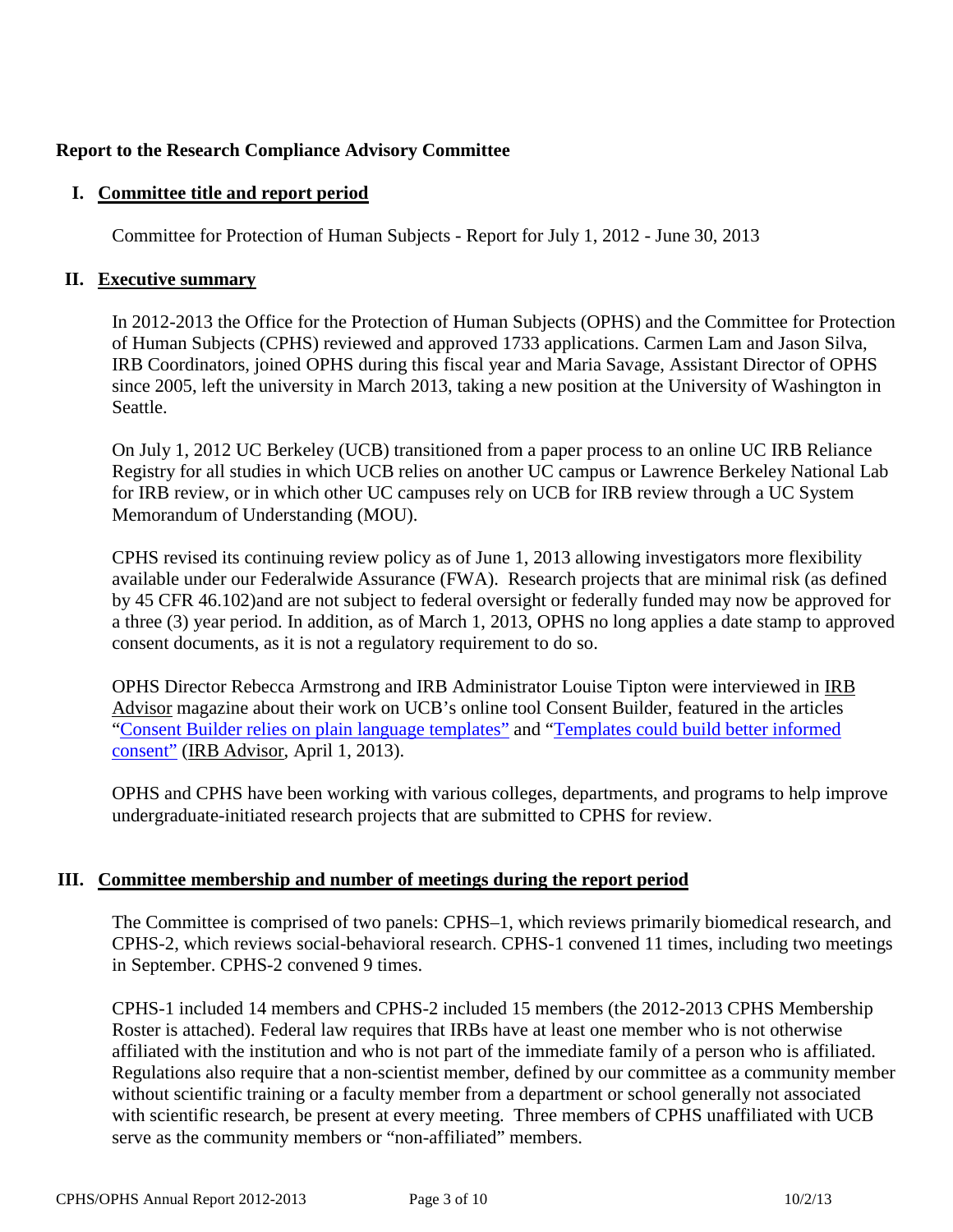Professor Robert DiMartino served as CPHS-1 Chair and Professor Jane Mauldon served as CPHS-2 Chair. Professor Rodolfo Mendoza-Denton served as CPHS-1 Vice Chair and Professor Oliver John served as CPHS-2 Vice Chair. OPHS Director Rebecca Armstrong served as a designated reviewer assisting with the expedited review of minor protocol amendments and continuing review/renewal applications and deviations.

## **IV. Summary of research protocols reviewed**

## **Approvals**

Human subjects research review activity for CPHS and OPHS (new submissions, continuing reviews, and amendment applications) slightly decreased for 2012-2013. Figure 1 shows the total number of applications approved over the last five years. Table 1 breaks down the applications approved over the same period of time by type of submission and level of review. These data exclude cases of potential noncompliance, adverse events, unanticipated problems, administrative actions, and withdrawn submissions.



# **FIGURE 1. Total applications approved over 5 years**

## **TABLE 1. Types of applications approved over 5 years**

\*Note: Prior to 2009-2010 exempt and expedited amendments are combined due to data limitations

| <b>Reporting Period:</b> | 2012-2013 | 2011-2012 | 2010-2011 | 2009-2010 | 2008-2009 |
|--------------------------|-----------|-----------|-----------|-----------|-----------|
|                          |           |           |           |           |           |
| <b>New</b>               |           |           |           |           |           |
| Exempt:                  | 210       | 181       | 198       | 211       | 271       |
| Expedited:               | 238       | 310       | 296       | 241       | 325       |
| Full Board:              | 27        | 29        | 55        | 71        | 52        |
| Total:                   | 475       | 520       | 549       | 523       | 560       |
|                          |           |           |           |           |           |
| Amendment*               |           |           |           |           |           |
| Exempt:                  | 74        | 94        | 56        | 34        |           |
| Expedited:               | 500       | 480       | 363       | 371       |           |
| Full Board:              | 14        | 13        | 14        | 13        | 31        |
| Total:                   | 588       | 587       | 433       | 418       | 435       |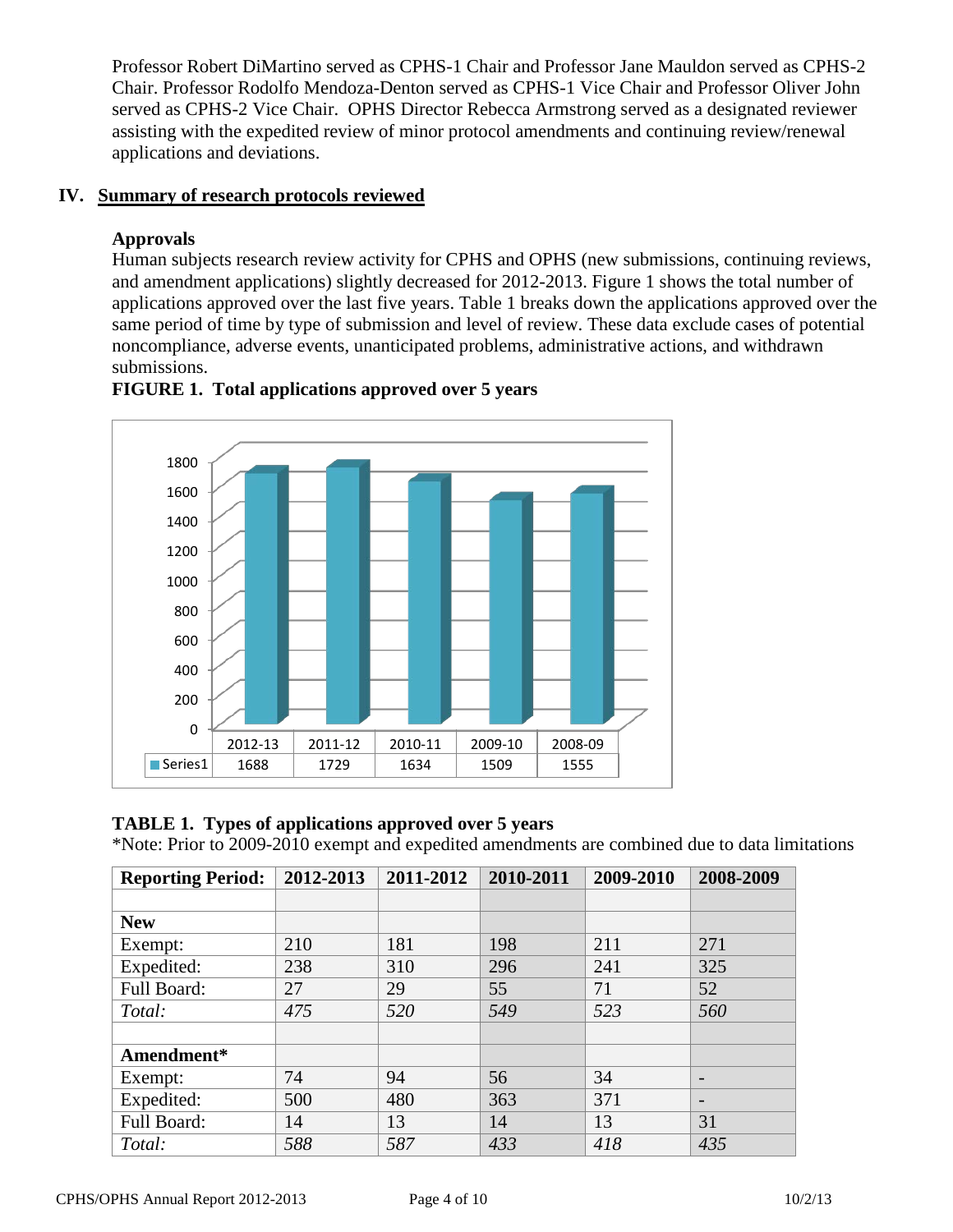| <b>Continuing</b>      |      |      |      |      |      |
|------------------------|------|------|------|------|------|
| <b>Review</b>          |      |      |      |      |      |
| Expedited:             | 582  | 584  | 611  | 532  | 526  |
| Full Board:            | 43   | 38   | 41   | 36   | 34   |
| Total:                 | 625  | 622  | 652  | 568  | 560  |
|                        |      |      |      |      |      |
| <b>Total Activity:</b> | 1688 | 1729 | 1634 | 1509 | 1555 |

#### **Withdrawn Applications**

Occasionally, applications are received by CPHS/OPHS and then later withdrawn from consideration. The majority of these are new applications. Table 2 shows applications withdrawn over the last 3 years by level of review (data prior to 2010 is unavailable). Out of the 132 applications that were withdrawn this year, 57 were new exempt applications, 45 were new expedited applications, and 2 were new full board applications. The remainder was comprised of amendments, continuing reviews, and deviation submissions.

| <b>Reporting Period:</b> | 2012-2013 | 2011-2012 | 2010-2011 | 2009-2010                |
|--------------------------|-----------|-----------|-----------|--------------------------|
|                          |           |           |           |                          |
| Exempt:                  | 61        | 54        | 91        | $\overline{\phantom{0}}$ |
| Expedited:               | 65        | 71        | 77        | $\overline{\phantom{0}}$ |
| Full Board:              | $\sigma$  |           |           |                          |
|                          |           |           |           |                          |
| Total:                   | 132       | 136       | 175       | $\overline{\phantom{0}}$ |

**TABLE 2. Applications withdrawn by level of review**

## **Adverse Events and Unanticipated Problems**

There were three potential unanticipated problems and five subject complaints reviewed in the last year. Two cases were reported to university officials; since they had no federal funding they were not reported to regulatory authorities.

#### **Noncompliance**

Thirty-six (36) cases of potential noncompliance were reviewed in the last year, compared with 22 (2011-2012), 29 (2010-2011), and 61 (2009-2010) in the preceding years. One case of serious noncompliance from 2011-2012 continues to have monitoring of human subjects research activities for the 2012-2013 fiscal year.

#### **Administrative Actions**

OPHS and CPHS make "not human subjects research" (NHSR) determinations for researchers who need documentation (e.g., it is required by a sponsor or a journal). OPHS made 60 NHSR determinations in 2012-2013. This number reflects determinations that were made for applications that were submitted and does not include NHSR determinations that were made in response to inquiries received by phone or email.

OPHS also processes requests for one institution to rely on the IRB review of another. The process helps prevent duplicative IRB reviews of collaborative projects that involve more than one institution. Investigators can make use of the UC System Memorandum of Understanding (MOU) that permits one campus to rely on the IRB review of another. Outside of the UC system investigators may establish an inter-institutional IRB Authorization Agreement (IAA) between UC Berkeley and the outside entity to rely on the review of another. Table 3 lists the number of MOUs and IAAs for the past four years.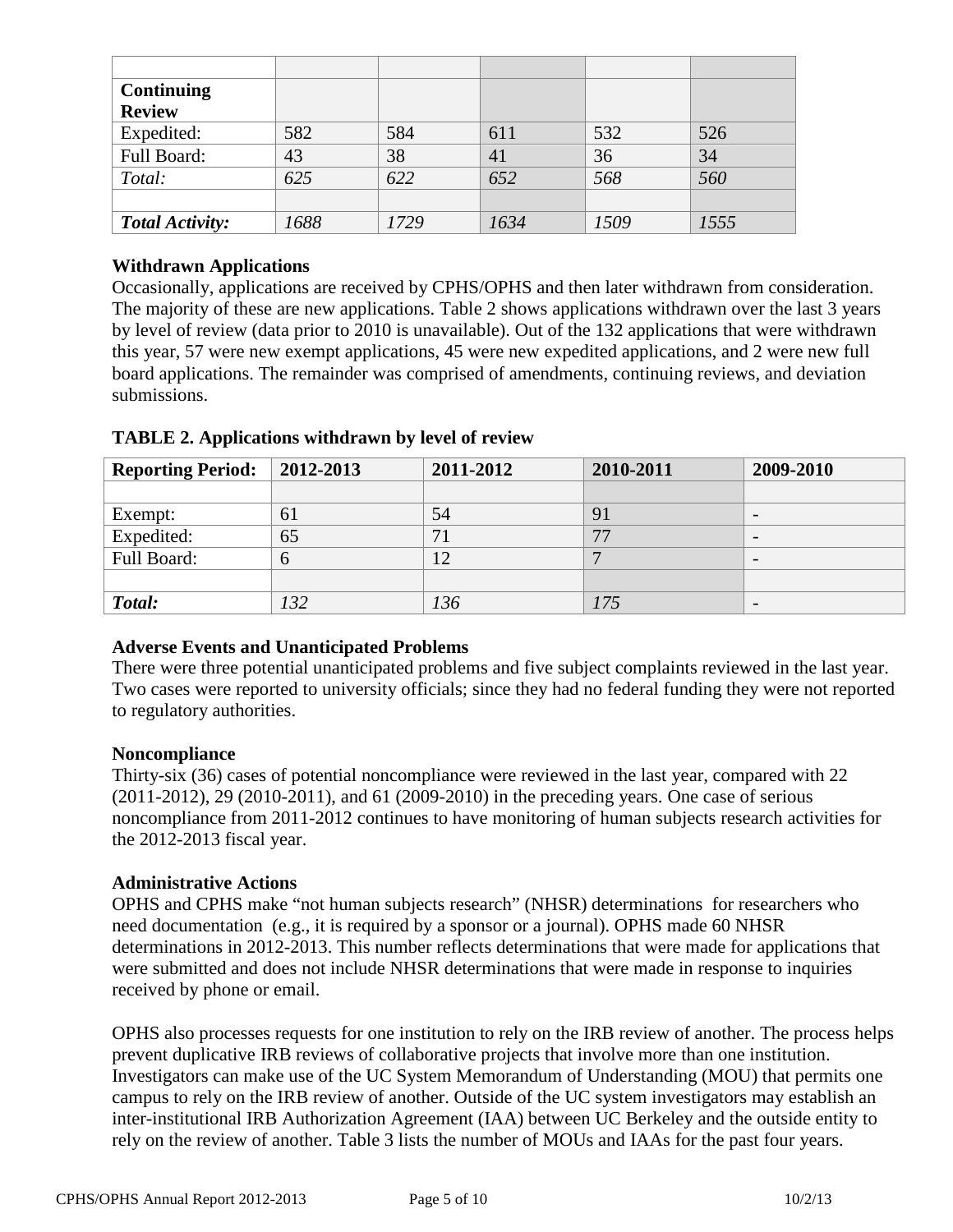| <b>Reporting</b><br>Period: | 2012-2013 | 2011-2012 | 2010-2011                | 2009-2010                |
|-----------------------------|-----------|-----------|--------------------------|--------------------------|
|                             |           |           |                          |                          |
| <b>Reliances under</b>      |           |           |                          |                          |
| <b>UC MOU</b>               |           |           |                          |                          |
| <b>UCB</b> Reviewed:        | 88        | 18        | 12                       | 20                       |
| <b>UCB</b> Relied:          | 30        | 54        | 31                       | 17                       |
| Total:                      | 118       | 72        | 43                       | 37                       |
|                             |           |           |                          |                          |
| <b>Reliances under</b>      |           |           |                          |                          |
| <b>IAAs</b>                 |           |           |                          |                          |
| <b>UCB</b> Reviewed:        | 86        | 32        | $\overline{\phantom{0}}$ | $\overline{\phantom{a}}$ |
| <b>UCB</b> Relied:          | 20        | 16        | $\overline{\phantom{0}}$ | $\overline{\phantom{a}}$ |
| Total:                      | 106       | 48        | $\overline{\phantom{0}}$ | $\overline{\phantom{a}}$ |

**TABLE 3. Memoranda of understanding and inter-institutional IRB authorization agreements**

## **2012-2013 Turn-around Times**

The tables below show the amount of time that a new application or amendment spent with CPHS/OPHS and the amount of time spent with the investigator(s) between submission and approval. Time spent with CPHS/OPHS includes the time taken to assign the submission to an OPHS analyst, the time the analyst spent on the preliminary review, and the time spent by the convened IRB or designated reviewer. Time is measured in business days and a value of "0" indicates that action was taken by that party in less than 24 hours. Continuing review turnaround times are not included as they are processed by expiration date.

|                   |         | Days with<br><b>CPHS/OPHS</b> | Days with<br>Investigator(s) | <b>Total</b> |
|-------------------|---------|-------------------------------|------------------------------|--------------|
|                   | Range   | 0 to 38                       | 0 to 212                     |              |
|                   | Median  | 9                             |                              |              |
| <b>Exempt</b>     | Mode    | 8                             | 0                            |              |
|                   | Average | 10.49                         | 13.83                        | 24.32        |
| <b>Expedited</b>  | Range   | 1 to 138                      | 0 to 234                     |              |
|                   | Median  | 35                            | 8                            |              |
|                   | Mode    | 27                            | $\Omega$                     |              |
|                   | Average | 39.2                          | 23.85                        | 63.05        |
| <b>Full Board</b> | Range   | 18 to 144                     | 0 to 138                     |              |
|                   | Median  | 55.5                          | 18.5                         |              |
|                   | Mode    | 33                            | 5                            |              |
|                   | Average | 55.9                          | 32.56                        | 88.46        |

**Table 4. Turn-around times for new applications**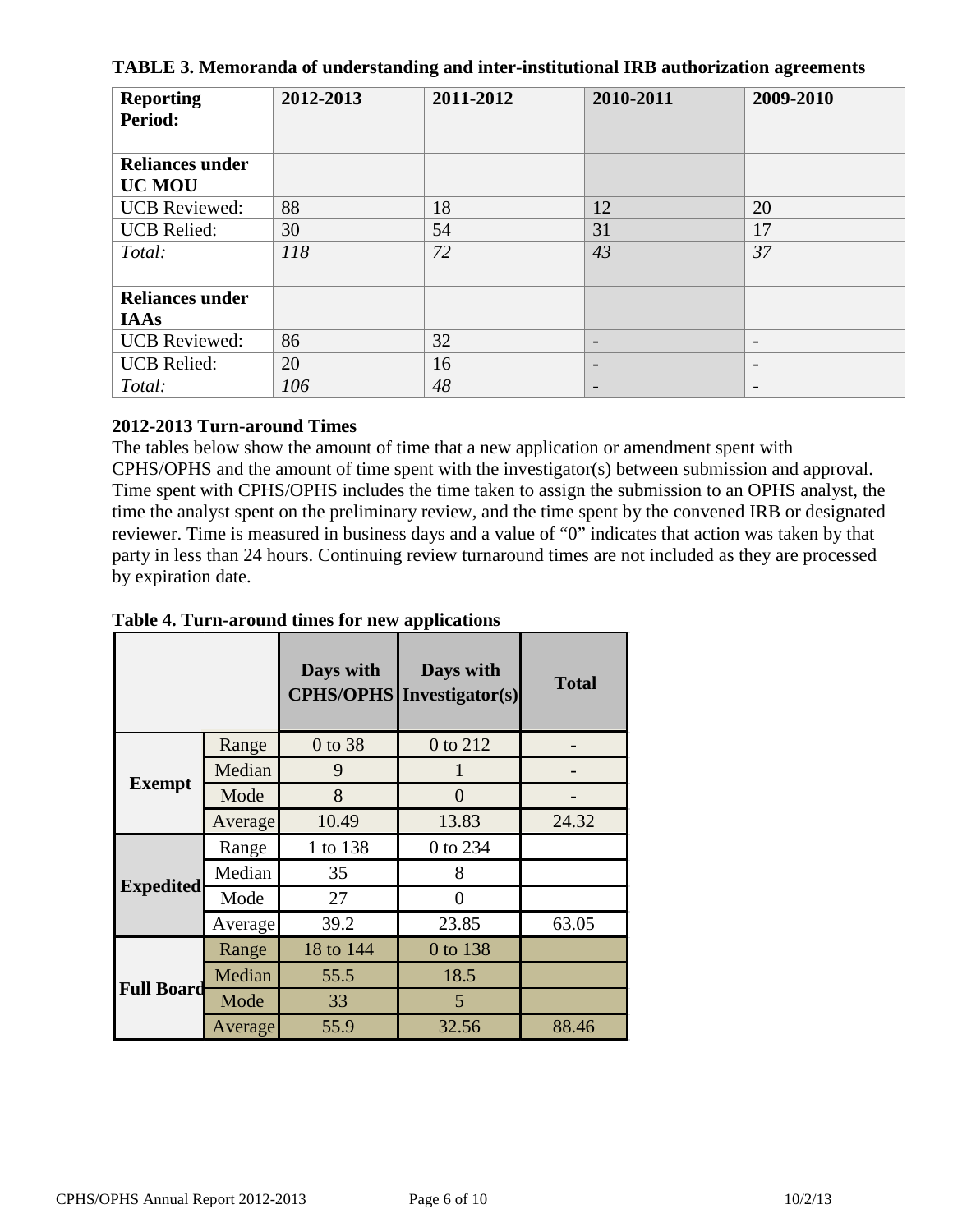|                   |         | Days with | Days with<br><b>CPHS/OPHS</b> Investigator(s) | <b>Total</b> |
|-------------------|---------|-----------|-----------------------------------------------|--------------|
|                   | Range   | 0 to 43   | 0 to 191                                      |              |
| <b>Exempt</b>     | Median  | 6         | 0                                             |              |
|                   | Mode    | 1         | 0                                             |              |
|                   | Average | 7.46      | 3.47                                          | 10.93        |
|                   | Range   | 0 to 85   | 0 to 337                                      |              |
|                   | Median  | 8         | 0                                             |              |
| <b>Expedited</b>  | Mode    | 1         | 0                                             |              |
|                   | Average | 11        | 6.59                                          | 17.59        |
| <b>Full Board</b> | Range   | 0 to 59   | 0 to 123                                      |              |
|                   | Median  | 9         |                                               |              |
|                   | Mode    |           | 0                                             |              |
|                   | Average | 12.76     | 8.02                                          | 20.78        |

**Table 5. Turn-around times for amendments**

#### **Significant Details**

- *Social-behavioral vs. biomedical research:* 91.14% of protocols (new and continuing review applications) approved in 2012-2013 were for social-behavioral research.
- *International research:* 24% of the protocols reviewed and approved included international sites.
- *Federally funded research:* 27% of the protocols reviewed and approved indicated that they were supported by federal funds.
- *Research with vulnerable populations:* 40% of the protocols reviewed and approved included vulnerable populations. Figure 2 shows the percentages of the different vulnerable populations amongst all protocols reviewed and approved in 2012-2013.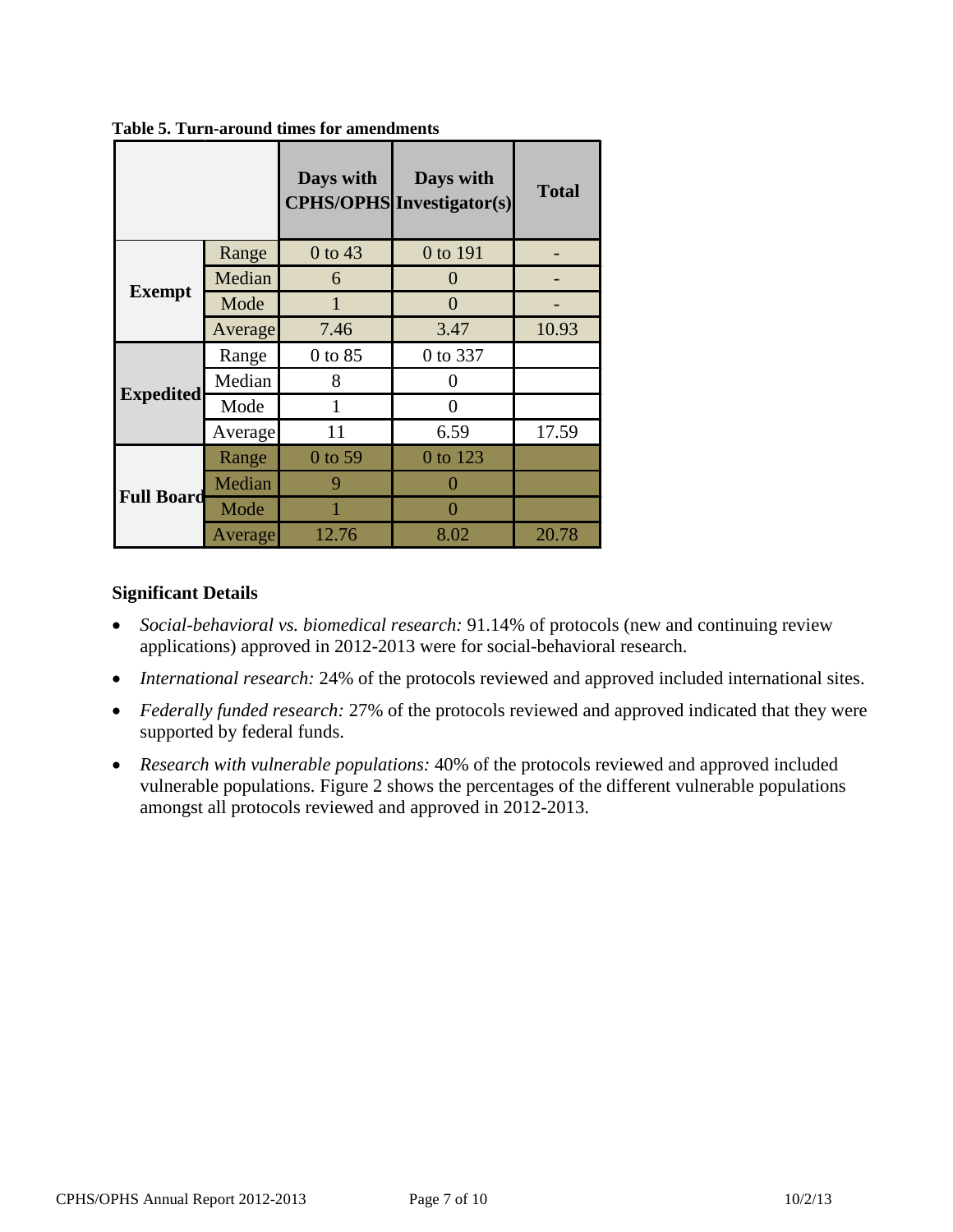



## **V. New laws, regulations or standards**

# OHRP Archives Guidance Document on IRB Knowledge of Local Research Context

On August 3, 2012, the Office for Human Research Protections (OHRP) archived "IRB Knowledge of Local Research Context" guidance as it is no longer in effect. Please see<http://www.hhs.gov/ohrp> for more information.

## **VI. New or modified campus procedures or programs**

## **UC IRB Reliance Registry: Online system for processing reliances under the UC MOU fully implemented**

UCOP's web-based application was fully implemented across all campuses for the submission, review and approval of reliances under the UC System-wide Memorandum of Understanding on July 1, 2012. Registries for all studies in which our investigators rely on another UC campus or Lawrence Berkeley National Lab for IRB review, or vice versa, by means of the UC System Memorandum of Understanding (MOU) must use the online registry.

## **UCB provides flexibility of approval periods for investigators**

As of June 1, 2013, OPHS began offering flexibility to investigators consistent with UC Davis and UCSF by allowing three-year approval periods for qualified human subjects research . Studies that are deemed minimal risk research (as defined by 45 CFR 46.102), not subject to federal oversight, not federally funded, are not requesting a Certificate of Confidentiality, and not restricted under a reliance or a conflict of interest (COI) may now be approved for a three-year period.

## **CPHS Guidelines**

OPHS and CPHS developed/updated the following guidelines and templates for investigators:

- [Children in Research](http://cphs.berkeley.edu/children_research.pdf)
- [Clinical Laboratory Testing in Human Subjects Research](http://cphs.berkeley.edu/clia.pdf)
- [Compensation of Research Subjects](http://cphs.berkeley.edu/compensation.pdf)
- [Data Security Guidelines Matrix](http://cphs.berkeley.edu/datasecurity.pdf)
- [Recruitment](http://cphs.berkeley.edu/recruitment.pdf)
- [Subject Pools, Recruitment Registries and Databases](http://cphs.berkeley.edu/subject_pools.pdf)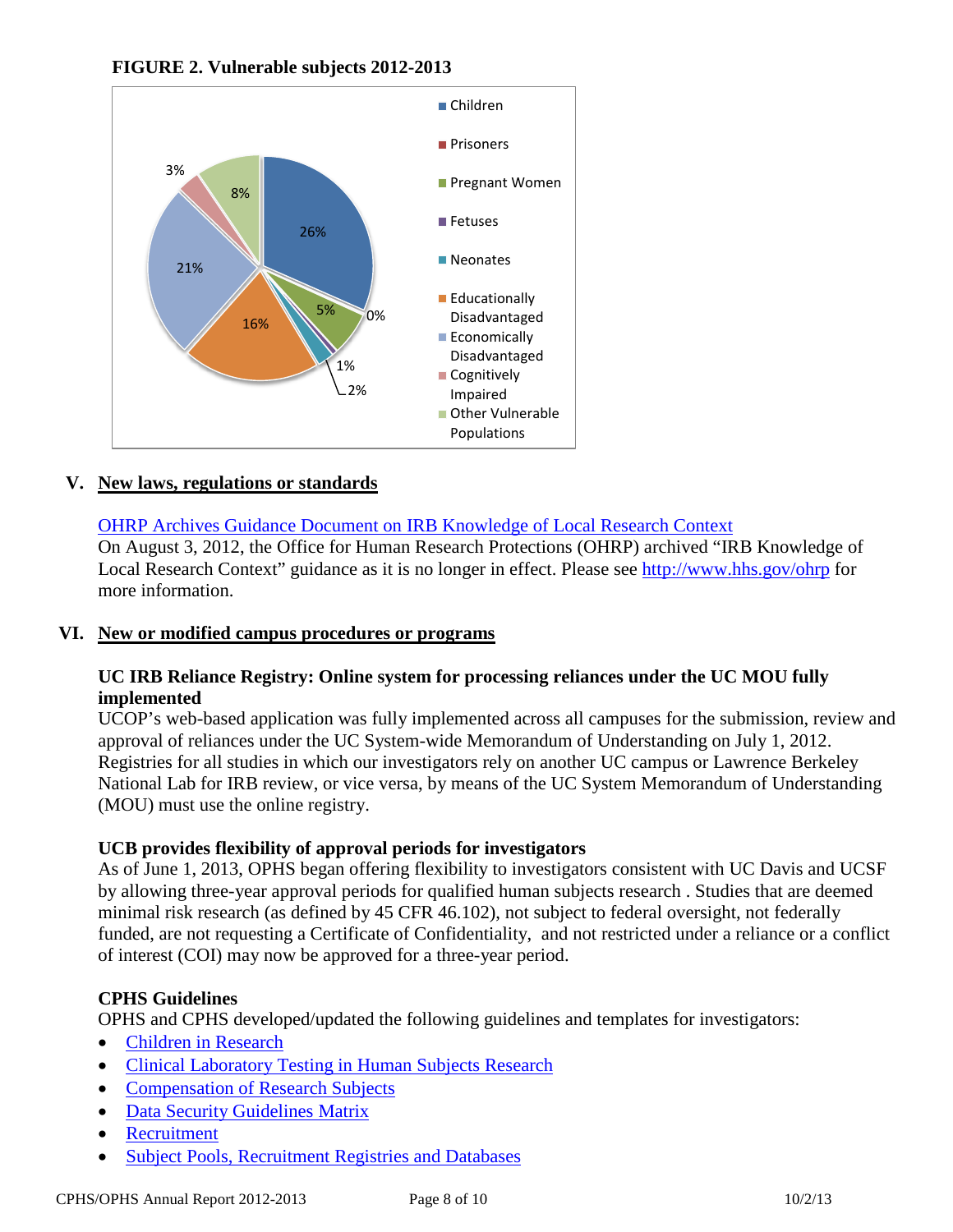# **CPHS Policies and Procedures**

OPHS and CPHS updated/revised the following policies and procedures:

- [Amendment Review](http://cphs.berkeley.edu/policies_procedures/rr404.pdf)
- [Continuing Review](http://cphs.berkeley.edu/policies_procedures/rr403.pdf)
- [Data Security](http://cphs.berkeley.edu/policies_procedures/ga106.pdf)
- [Expedited Review](http://cphs.berkeley.edu/policies_procedures/rr402.pdf)
- [General Requirements and Documentation](http://cphs.berkeley.edu/policies_procedures/ic701.pdf)
- **[Initial Review](http://cphs.berkeley.edu/policies_procedures/rr401.pdf)**

#### **VII. Agency inspections and enforcement actions**

There were no inspections or enforcement actions by any regulatory authorities in 2012-2013.

#### **VIII. Education and outreach**

#### **Education of Investigators**

Director Rebecca Armstrong and OPHS staff conducted 22 training sessions for undergraduate and graduate students in the past year. The training sessions covered the fundamentals of human subjects research review and approval, the eProtocol submission processes, use of secondary data, and issues germane to social and behavioral research. This educational outreach provides the research community information to help improve and expedite their protocol submission process. Below is a breakdown of where the presentations were given by school/college:

Optometry (1) Fogarty Recipients (1) School of Public Health (5) International Studies (3) Haas Scholars (2) Humanities (1) McNair Scholars (1) Psychology (1) Sociology (2) Joint Medical Program (1)

Language, Literacy, & Culture (1) Undergraduate Fellowship (1) Informatics (1) City and Regional Planning (1)

## **Education of OPHS Staff**

Members of the OPHS staff along with the Director attended the 2012 Advancing Ethical Research Conference organized by Public Responsibility in Medicine and Research (PRIM&R) in San Diego, CA. (Director Armstrong, Diana Holt, and Adrienne Tanner also presented at this conference.) Melanie Hassel and Carmen Lam attended the PRIM&R February 2013 regional conference co-hosted by UC Berkeley and UC San Francisco. In addition, the following webinar was purchased for OPHS staff to view: *Convergence of Biomedical and Social/Behavioral Research: Implications for IRBs and Investigators* by PRIM&R on June 11, 2013.

#### **IX. Significant campus events during the report period**

The shift of administrative activities being provided by Campus Shared Services continues to impact the UCB research community.

#### **X. Broader issues**

• The federal budget sequestration that began in 2011 cut \$1 trillion in discretionary appropriations through lower annual spending caps over a nine-year period, and an additional \$1.2 trillion in cuts began March 1, 2013, which will impact federally funded research.